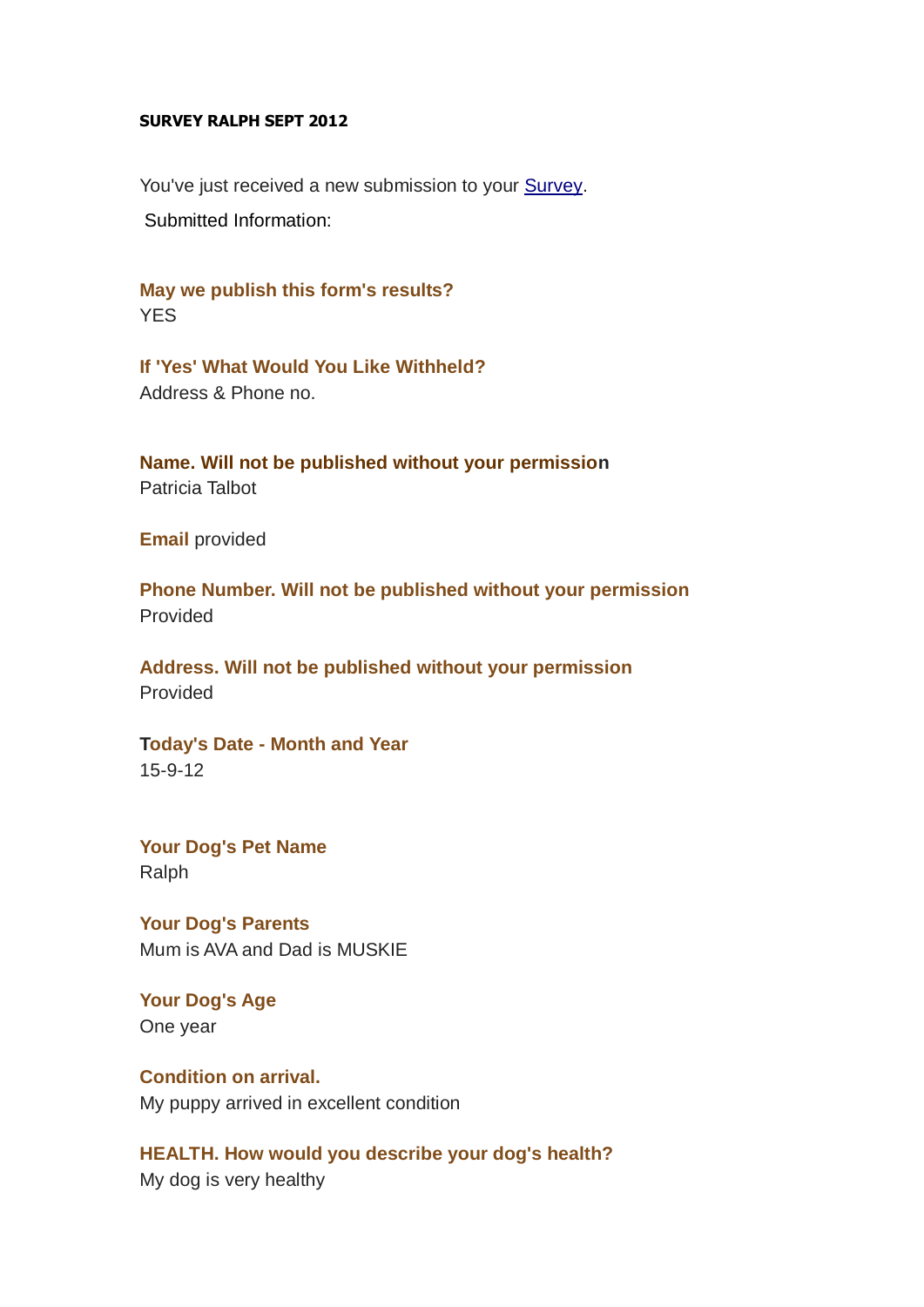### **Does your dog shed?**

My dog does not shed

**Does your dog affect people's allergies?**  My dog does not trigger allergies

**How Intelligent and Trainable is your dog?** My dog is extremely intelligent and loves learning

**INTUITION. How would you rate your dog's Intuitiveness?** My dog's intuition is amazing

# **How have your expectations been met?**

Better than expected

**How Would You Rate Rutland Manor's Customer Service?** Extremely caring before and after

#### **Would You be Likely to Recommend Rutland Manor?**

Yes, I would definitely recommend Rutland Manor

## **ADDITIONAL COMMENTS EITHER POSITIVE OR NEGATIVE AND THANK YOU FOR COMPLETING THIS FORM!**

Hi Bev, here is an update on Ralph. The vets say he is a very calm dog. He is trained to walk beside me on the left, no pulling on leash, as I don't allow it. He will not eat a bone or any food I put in front of him until I give him permission. I can remove food away from too, no sign of anger or aggression. He will stand at doorway and wait until I give him the sign to enter. He sits on command with a hand signal and by telling him sit, also goes into a down or drop position with another signal I use. He will do a 'stay' in my yard or at training for the 7 minutes that they teach. When we walk down the street we stop at every intersection and look for traffic and he sits by my side until I step forward. And I can leave him tethered to a tree guard outside the shops, and he patiently waits till I come out. Loves other dogs and kids, does get very exited though, and then I firmly tell him "leave it" and he calms down. Has not destroyed any toys soft or hard, but did take a likeing to the black plastic pots plants come in. If I ask him forward and say "lap lap" and tap my lap he will gently put his head in my lap to be stroked. He has never been allowed on the furniture, but loves to lay on the cool floor, where I may have to step over him, and he doesn't even flinch. He is not afraid of storms, we watch the lightning together. Bev, what more can I say, you have done a great job with these